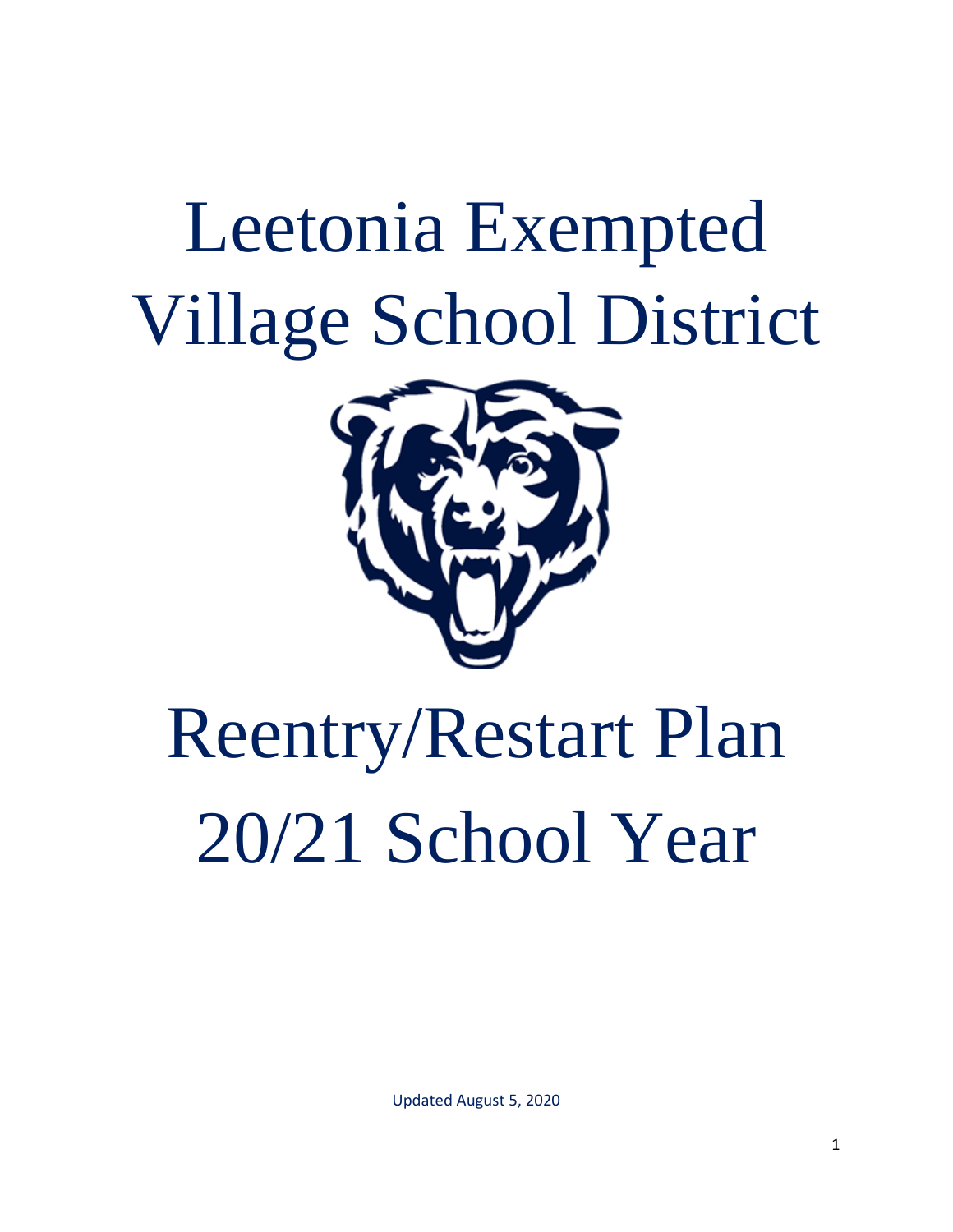Dear Leetonia School Families and Staff:

The Leetonia Exempted Village School District families and students have been at the forefront of our decision making during these uncertain times of closure and the subsequent restart plans during COVID-19. As a district, the safety and well-being of our students and staff is and always will be our top priority regardless of the situation. We are committed to adhering to the to COVID-19 guidelines and recommendations from local, state and federal health officials while providing academic opportunities for all students.

Our ultimate goal is to return to "normal" with our students in the classrooms, interacting and connecting with their teachers. This process will be determined by state and local guidance and a process that requires us to establish protocols to ensure the safety of our students and staff. The LEVSD understands that education during COVID-19 may not be a one-size fits all situation.

Families will either choose face-to-face five (5) days a week or remote five (5) days a week. Remote learning will require families to make a 9-week commitment. The first several weeks of school will be a hybrid model (face-to-face with alternating days) to prepare students and staff with social distancing guidelines. Our full intent is for all students to return for face-to-face instruction by **September 8, 2020**. The remote learning option will start at the same time as the traditional in class option. The district's plan and options are outlined in this document. **Please note the modified first day of school for the 20/21 school year will be August 24, 2020.**

Over the past several months, the Columbiana County School Superintendents and the Columbiana County Health Department have established a common health and safety protocols agreement to reopen schools in a safe manner. General principles will guide each school district in reopening schools throughout Columbiana County.

The decision to reopen schools may not lie with the local district and may come from a state or county level. **The Risk Level Guidelines found in this plan will determine the required protocols for students and staff to return to school.** 

**The district's plan and options are outlined in this document**. Please note there will be more information regarding the preliminary plan as it is subject to change with the risk level guidelines.

I look forward to serving the families, students and staff of the Leetonia Exempted School District! I hope everyone remains healthy and safe!

**Sincerely,**

**Dennis J. Dunham**

**Superintendent**

#### **"GREAT EXPECTATIONS"**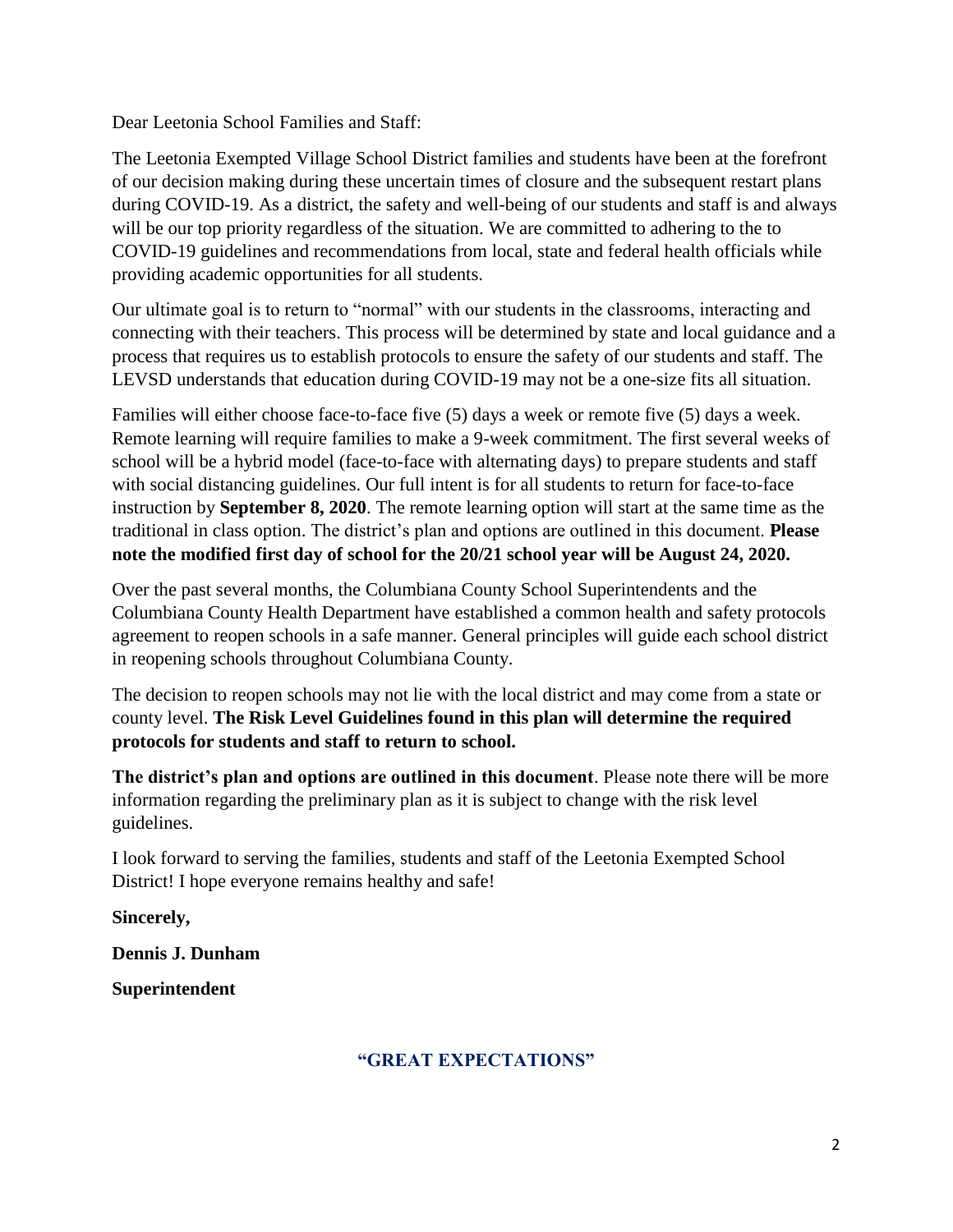## **Leetonia EVSD**

## **2020-2021 Reentry/Restart Plan**

## **July 2020**

## **Please Note! – 1 st Day of School Academic Calendar Modification**

Return to School Schedule – August 24, 2020 – September 7, 2020

Families/students will have the opportunity to attend school in person/face-to-face or the Leetonia ESVD remote learning option during the COVID-19 Pandemic. Face-to-face instruction will be five days a week, effective September 8, 2020.

The Leetonia ESVD remote learning option will begin August 24, 2020 and will require a 9 (nine) week commitment to remain as remote learners until October 16, 2020. Please fill out the enclosed card to register for remote learning.

"Phase In" Plan for Face-to-Face Learning Schedule – Attendance days will be determined Alphabetically by Student's Last Name.

## **Monday, August 24, 2020 – September 7, 2020**

- **GROUP A – Monday and Wednesday –** Students with last name **A-J** will attend school grades K-12
- **GROUP B - Tuesday and Thursday –** Students with last name **K-Z** will attend school grades K-12
- **Friday** Building sanitization and Remote Learning for all students

\*Families with multiple last names will attend on the same day. Families will be notified in advance of their scheduled attendance days.

- Start and dismissal times will remain the same as previous years for grades K-5 and grades 6-12.
- Face coverings will be required for Grades K-12 and Staff (protocols attached).

\*Grades K-2 students will be provided "desk dividers" for additional student safety

• Face coverings will be required on buses for all students (protocols attached).

## **Please note information changes frequently based on the guidance of our local health officials, Governor DeWine and The Ohio Department of Education.**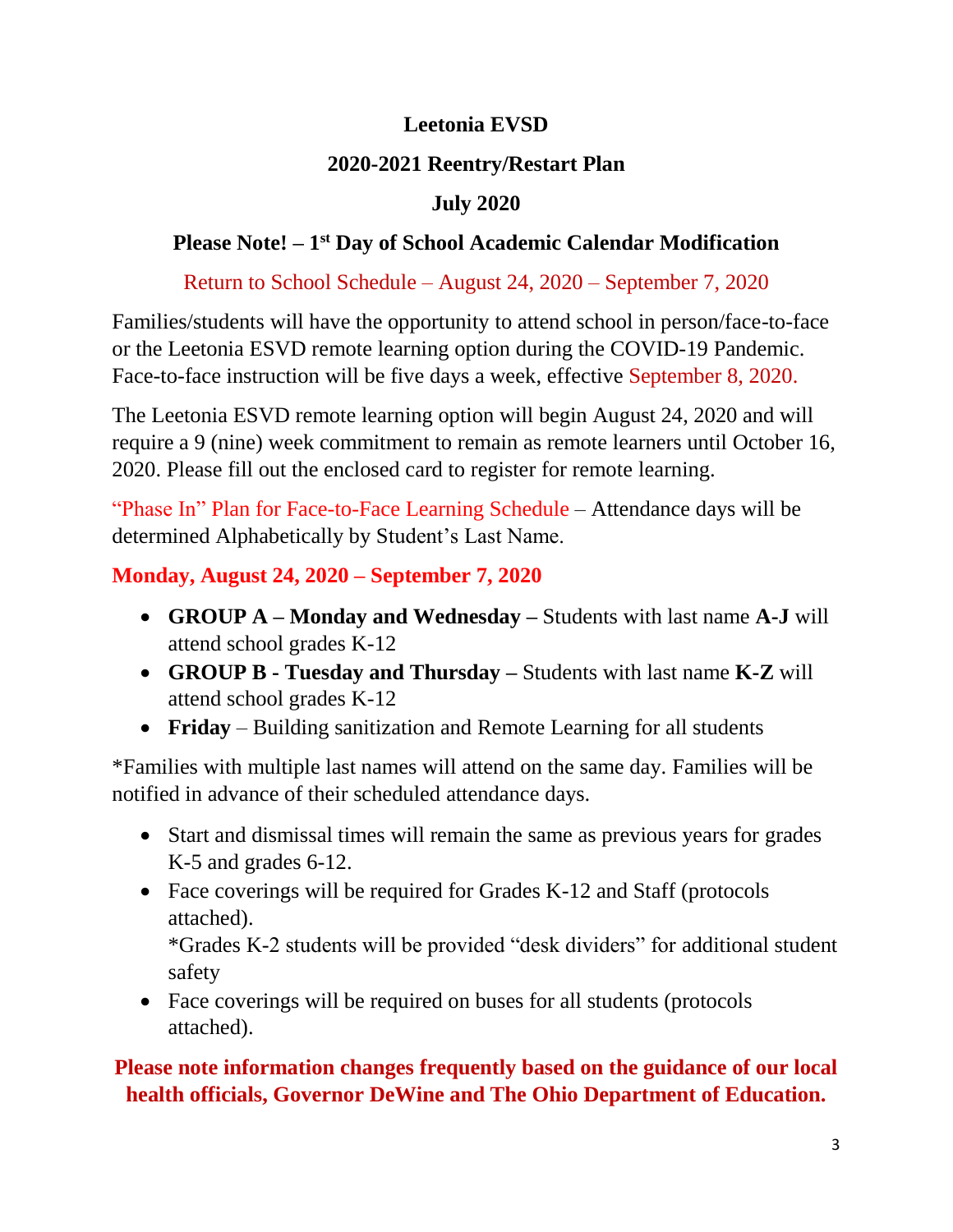

## **COLUMBIANA COUNTY SCHOOLS COMMON REOPENING AGREEMENT**

Preface: Beginning on March 16, 2020, all Ohio schools closed for the remainder of the school calendar as ordered by the Governor and State Director of Health. Weekly Superintendent meetings provided opportunity for collaborating as districts formulated learning plans, extended nutrition options and social-emotional support for their students, staff and communities. School district superintendents from each public school district in Columbiana County, along with Columbiana County Educational Service Center and Columbiana County Career and Technical Center in consultation with the Columbiana County Health Department, have identified common practices for school reopening in Columbiana County. These guidelines are subject to change based on the mandates established by the Ohio Department of Health and/or the Ohio Governor's executive orders.

These general principles will guide each school district as they move forward with reopening schools throughout Columbiana County:

- **School Districts will consult with the Columbiana County Department of Health and the Salem City and East Liverpool City Health Departments to establish health and safety protocols to reopen schools based on local data.**
- **School districts will communicate with all stakeholders throughout the reopening process. The goal of these procedures and protocols is to reduce the risk that may be present when children and school district employees occupy school district facilities.**
- **Each school district will strive to provide the appropriate face covering and physical distancing requirements based on classroom sizes, school facilities, and building operations, while following the local Health Department recommendations.**
- **School districts are planning to maintain their approved school calendars with additional employee professional development and requirements.**
- **Although these guidelines are common to all districts in Columbiana County, specific guidance may be necessary to address the unique needs of each school district.**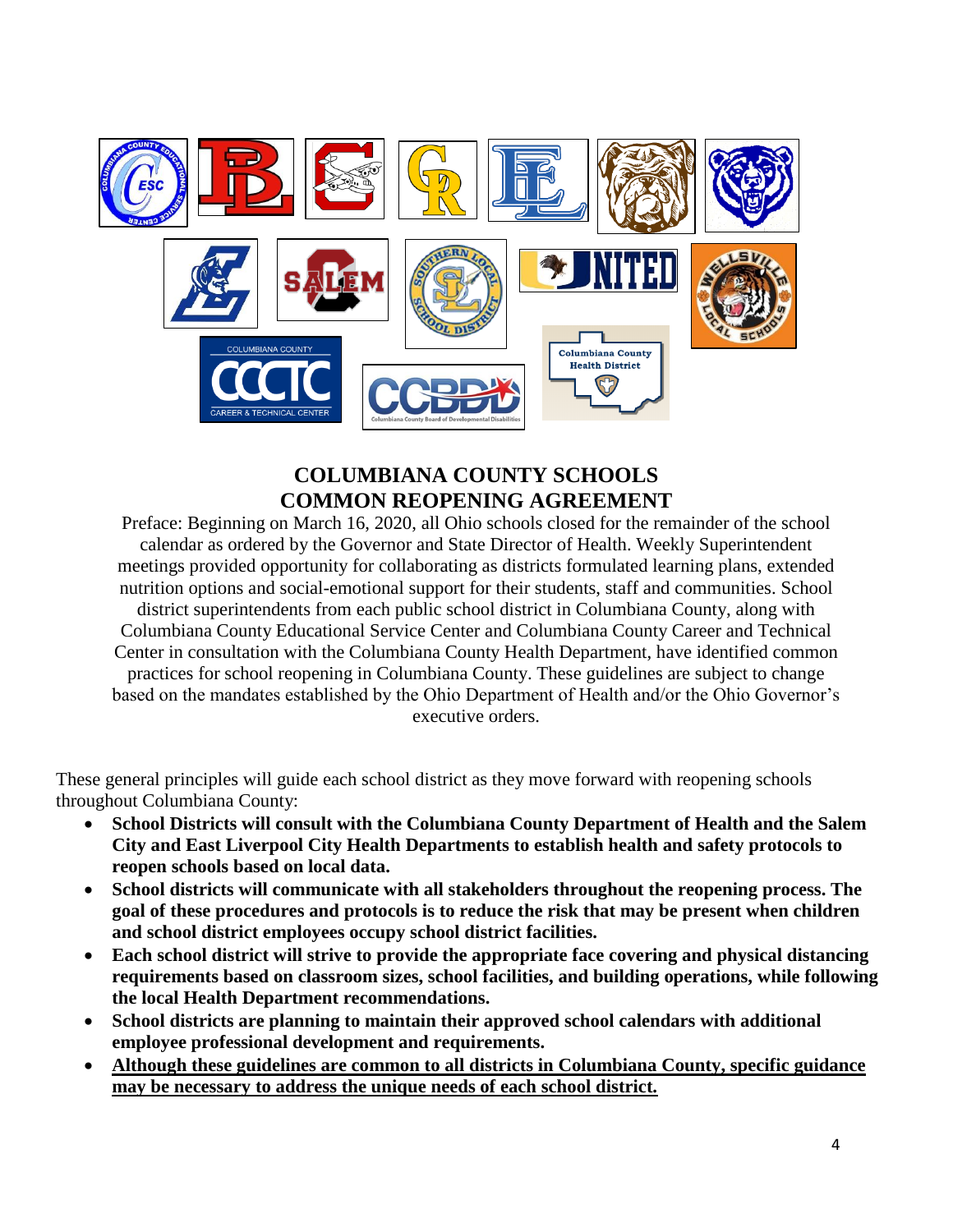The state of Ohio considers several factors when establishing the Risk Level Guidelines for each **county. The following tiers represent guidelines established by Ohio Department of Health. Columbiana County Schools will work with the local Health Departments to align services based on Columbiana County's current emergency tier.** 

| <b>Level 1</b>                                                                                                                                                                                                     | <b>Level 2</b>                                                                                                                                                                                                      | <b>Level 3</b>                                                                                                                                                                                                                               | <b>Level 4</b>                                                                                                                                                          |
|--------------------------------------------------------------------------------------------------------------------------------------------------------------------------------------------------------------------|---------------------------------------------------------------------------------------------------------------------------------------------------------------------------------------------------------------------|----------------------------------------------------------------------------------------------------------------------------------------------------------------------------------------------------------------------------------------------|-------------------------------------------------------------------------------------------------------------------------------------------------------------------------|
| <b>ODH</b> Guidelines:<br><b>Public Emergency</b><br>Active exposure and spread.<br>Follow all current health<br>orders.                                                                                           | <b>ODH</b> Guidelines:<br><b>Public Emergency</b><br>Increased exposure and<br>spread.<br>Exercise high degree of<br>caution.<br>Follow all health orders.                                                          | <b>ODH</b> Guidelines:<br><b>Public Emergency</b><br>Very high exposure and<br>spread.<br>Limit activities as much<br>as possible.<br>Follow all current health<br>orders.                                                                   | <b>ODH</b> Guidelines:<br><b>Public Emergency</b><br>Severe exposure and spread<br>Only leave home for supplie<br>and services.<br>Follow all current health<br>orders. |
| <b>Guidelines:</b><br>- Traditional Learning (face to<br>face 5 days a week) option<br>- Remote Learning option                                                                                                    | Columbiana County School Columbiana County Schools<br><b>Guidelines:</b><br>- Traditional Learning (face to<br>face 5 days a week) option<br>- Remote Learning option                                               | Columbiana County Schoo Columbiana County<br><b>Guidelines:</b><br>- Traditional learning with<br>flexible status which may<br>include:<br>- Hybrid learning<br>- Remote Learning                                                            | <b>Schools Guidelines:</b><br>- Remote Learning                                                                                                                         |
| - Schools will follow the<br>Governor's state mandate in<br>terms of face coverings. The terms of face coverings.<br>mandates supersede district<br>plans.<br>- Facial coverings are required                      | - Schools will follow the<br>Governor's state mandate in<br>These mandates supersede<br>district plans.<br>- Face coverings are required                                                                            | - Schools will follow the<br>Governor's state mandate<br>terms of face coverings.<br>These mandates supersede<br>district plans.<br>- Face coverings are required                                                                            | - Staff and students will be<br>working remotely from<br>home.                                                                                                          |
| for all staff and students.<br>-All students riding the bus<br>will be required to wear a<br>facial covering.<br>- Flexibility on face covering<br>requirements may be updated<br>based on ODH<br>recommendations. | for all staff and students.<br>- All students riding the bus<br>will be required to wear a<br>facial covering.<br>- Flexibility on face covering<br>requirements may be updated<br>based on ODH<br>recommendations. | for all staff and students.<br>- Districts will issue their<br>individual education plans<br>based on community<br>exposure and in consultation<br>with local health officials<br>utilizing zip code data.<br>- Staff will report to school. |                                                                                                                                                                         |
| Districts will follow the<br>Columbiana County<br>Schools Common Reopening<br>Agreement.                                                                                                                           | Districts will follow the<br>Columbiana County<br><b>Schools Common Reopening</b><br>Agreement.                                                                                                                     | Districts will follow their<br>individual education plan<br>which may include their<br><b>School District Remote</b><br>Learning Plan.                                                                                                       | Districts will follow their<br>individual School District<br>Remote Learning Plan.                                                                                      |

**The following plan will be implemented when Columbiana County and the Columbiana County school districts are in a Yellow, Orange, or possible Red Risk Level.**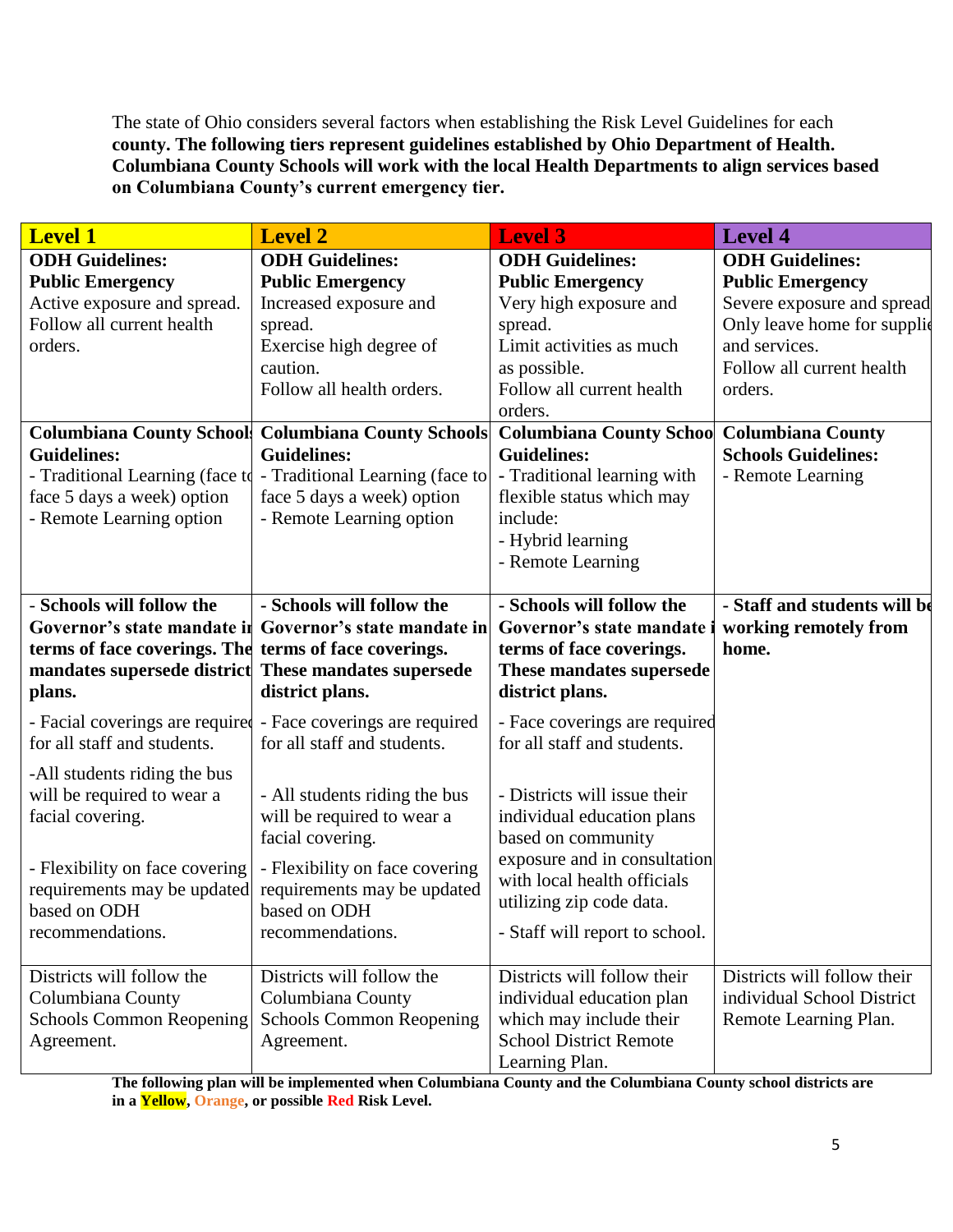## **Health and Safety Protocols**

#### **Daily Precautions to Practice:**

The "Daily Precautions to Practice" below include physical and social distancing, daily health checks, use of personal protective equipment (face coverings), daily hygiene habits, cleaning and sanitizing throughout the day and at the end of the day, and attendance policy related to coronavirus symptoms.

- o **Daily Health Assessments**: School personnel shall monitor their own temperatures before reporting to school and to stay home (if above 100.0) or if experiencing other symptoms. Schools should encourage students to monitor their own temperatures before reporting to school and to stay home (if above 100.0) or if experiencing other symptoms. Schools should consider the reality that not all students will be able to self- monitor temperature or symptoms. If a student does not have access to a thermometer but is experiencing symptoms, students may report to a designated area determined by the school for a temperature check. **All students will have their temperature checked via a thermal screening Kiosk stationed at all main entrances of the building upon entry daily.**
- o Personnel and students who are experiencing COVID-19 symptoms must stay home from school and must be sent home if they become ill at school. While waiting to go home, ill persons should continue to wear a face covering and be placed in a separate room monitored by school personnel maintaining physical distancing and utilizing appropriate PPE. The area occupied by the ill person will be thoroughly cleaned and disinfected after the person leaves.
- o **Physical/Social Distancing**: Recommend physical distancing (at least 3-6 feet apart based on the American Academy of Pediatrics Guidelines) among all persons on school grounds. Utilize visual cues (i.e. floor markings) and other strategies to reinforce spacing. Create transition schedules that minimize the number of students and staff in common spaces including hallways, cafeteria, etc. Schools should consider students and staff who cannot maintain physical distancing and provide alternate, equitable means for work and education.
- o **Face Coverings**: **\* Districts will follow the state mandate in terms of face coverings. These mandates supersede district plans.** 
	- **All staff on school grounds and utilizing school transportation will be required to wear face coverings.**
	- **Based on the risk level charts, students in grades K-12 will be required to wear face coverings. Flexibility on face covering requirements may be updated based on ODH recommendations.**
	- School nurses or personnel who care for sick persons should utilize appropriate PPE.
	- School visitors are required to wear face coverings.

Staff and students shall have a choice to provide their own face coverings or utilize face coverings provided by the school. A face covering is defined as a mask or face shield. There may be a number of reasons that students and staff cannot wear a face covering, including but not limited to sensory processing issues and physical and behavioral health concerns. Students and staff that cannot wear face coverings should be provided with alternative, equitable means for work and education.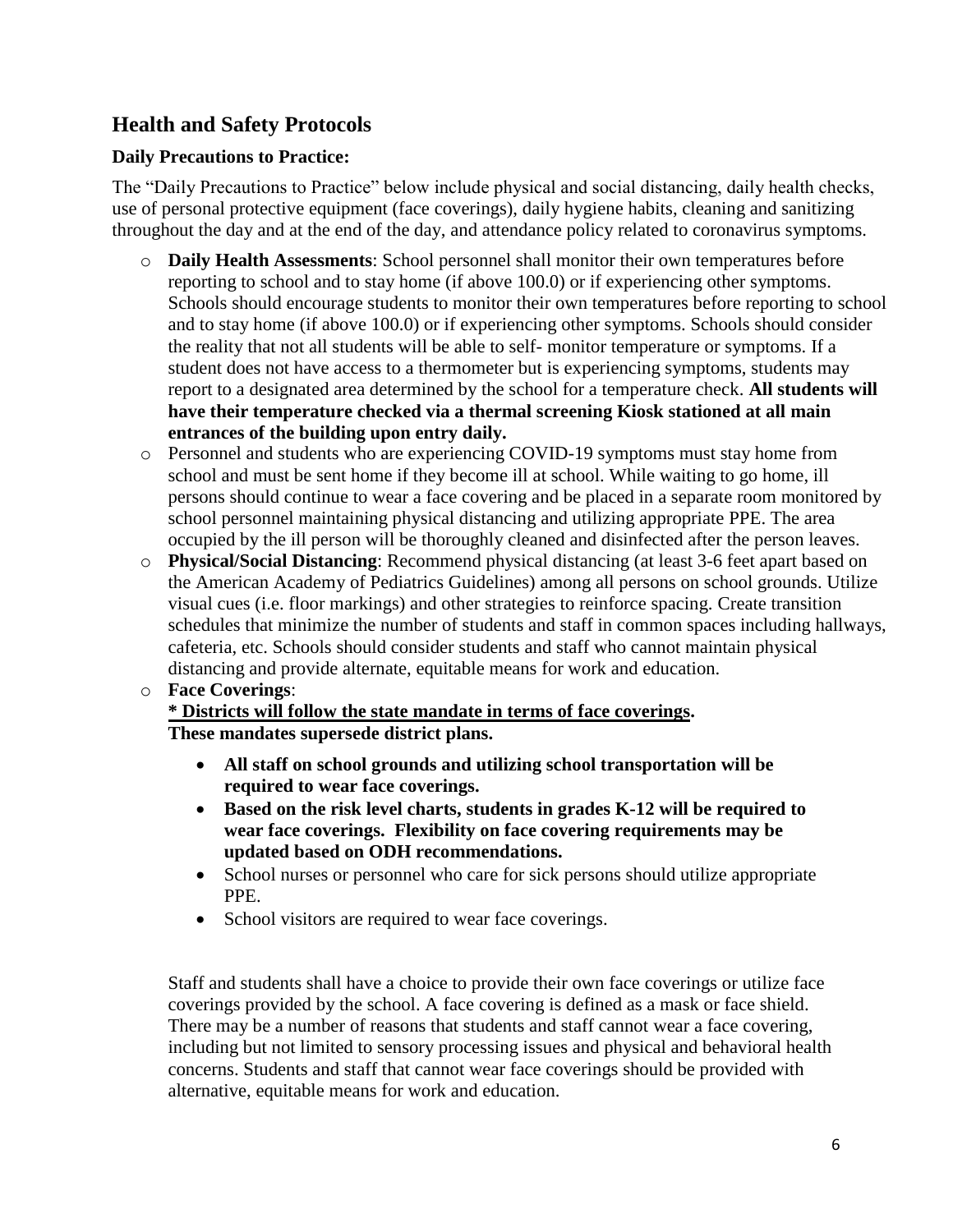- o **Good Hygiene Practices**: Schools and districts should continue to reinforce good habits to stop the spread of germs, including covering sneezes and coughs and handwashing. Hands should be washed with soap and water for at least 20 seconds, before eating and after using the restroom. Schools and districts should ensure soap is readily available in all restrooms and wash stations throughout the building. Schools and district should make hand sanitizer (60-95% alcohol based) and sanitizing products available for personnel and students, especially in high traffic areas, including at each school entrance and in every classroom.
- o **Clean and Sanitize**: Frequently clean surfaces paying particular attention to high-touch areas (stair handrails, door handles, counters, desks, tables, chairs, lavatories, computers, books, etc.). Cleaning and disinfection should be done after each cohort of students leaves a facility or classroom, including between class changes (if applicable), between groups in the cafeteria (when utilized), and after each school day. Limit sharing of supplies and equipment and sanitize between student use. Minimize the amount of materials in the classroom to items that are essential to meet student academic and social-emotional needs. Schools and districts need to consider the appropriate level of staffing to accommodate the cleaning/sanitizing schedule.

#### **Student and Employee Learning About COVID-19 Health Practices**

- o **Student Learning**: It is important to note that expected health practices will require new learned behaviors. Implement age-appropriate learning about COVID-19 control strategies for students. This should be on-going to reinforce the importance of handwashing, physical distancing, appropriate use of face coverings, cough and sneeze etiquette, and the importance of staying home when sick or displaying symptoms. All schools and offices should display environmental print promoting infection control strategies (i.e. cough/sneeze etiquette, proper handwashing, appropriate use of face coverings, physical distancing, importance of staying home when sick, etc.). Incorporate behavior expectations into Positive Behavioral Intervention and Supports Tier I instruction and teach behaviors often and consistently.
- o **Employee Training**: Education and training for all employees must be provided on how to properly put on, use, take off, and dispose of PPE. Adequate education must be provided for all school personnel to know and recognize the most likely symptoms of COVID-19 and how to protect employees and students from transmissions. Staff must notify their supervisor if they have been exposed to COVID-19 and are quarantined.

#### **Visitors and Community Partners**

- o Limit visitors in schools, or minimize to emergency situations and enrollment. Require temperature checks and a symptoms check for all visitors. Schools and districts may have partnerships with volunteers, community organizations, health care providers and local government agencies, among others, to provide additional educational and wraparound services to students. Schools and districts should continue to work with these partners, allowing their staff into the building following the same precautions as school and district personnel.
- $\circ$  It is recommended that families and caregivers notify the school if they have been exposed to COVID-19 and are quarantined, or if a member of the family or household has been diagnosed with or presumed to have COVID-19 and/or is being isolated.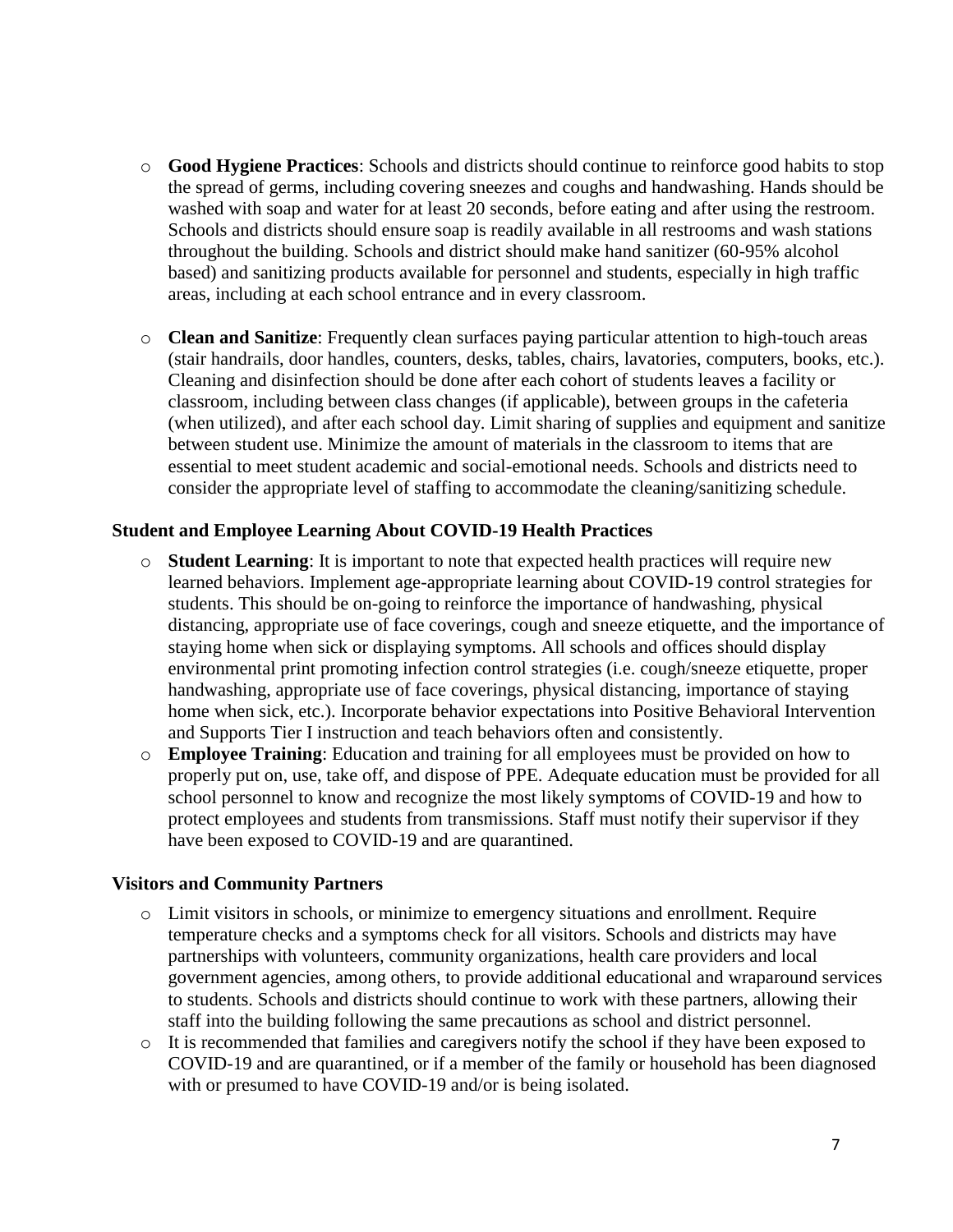#### **Student Health Issues**

Schools, working closely with the local Health Department, have an important role in slowing the spread of diseases to help ensure students have safe and healthy learning environments. Schools serve students, staff, and visitors from throughout the community. All of these stakeholders may have close contact in the school setting, often sharing spaces, equipment, and supplies.

- o The duration of home stay for the child sent home with a fever is fever free (less than 100.0 and without medication) for 24 hours (1 full day) AND improvement of all other symptoms for 24 hours AND at least 10 (ten) days have passed since symptoms started.
- o Temperatures will be taken upon return to school. If a student tests positive for COVID-19, the local Health Department will implement isolation and quarantine and will perform all disease contact tracing assisted by school personnel.
- o To return to school, the child must be transported to school by the parent or caregiver and must be checked by the school nurse.
- o More precautions may be warranted for students with underlying health issues and concerns.

*(Refinement of this protocol for non-COVID diagnoses is forthcoming based on state guidelines and medical methodologies.)*

#### **Symptoms of COVID-19 illness has been defined by the CDC as follows:**

People with COVID-19 have had a wide range of reported symptoms – ranging from mild symptoms to severe illness. Symptoms can include:

- Fever or chills
- Cough
- Shortness of breath or difficulty breathing
- Fatigue
- Muscle or body aches
- Headache
- New loss of taste or smell
- Sore throat
- Congestion or runny nose
- Nausea or vomiting
- Diarrhea

This list does not include all possible symptoms and children and youth with SARS-CoV-2 infection may experience any, all, or none of these symptoms.

[https://www.cdc.gov/coronavirus/2019-ncov/community/schools-childcare/symptom](https://www.cdc.gov/coronavirus/2019-ncov/community/schools-childcare/symptom-screening.html)[screening.html](https://www.cdc.gov/coronavirus/2019-ncov/community/schools-childcare/symptom-screening.html)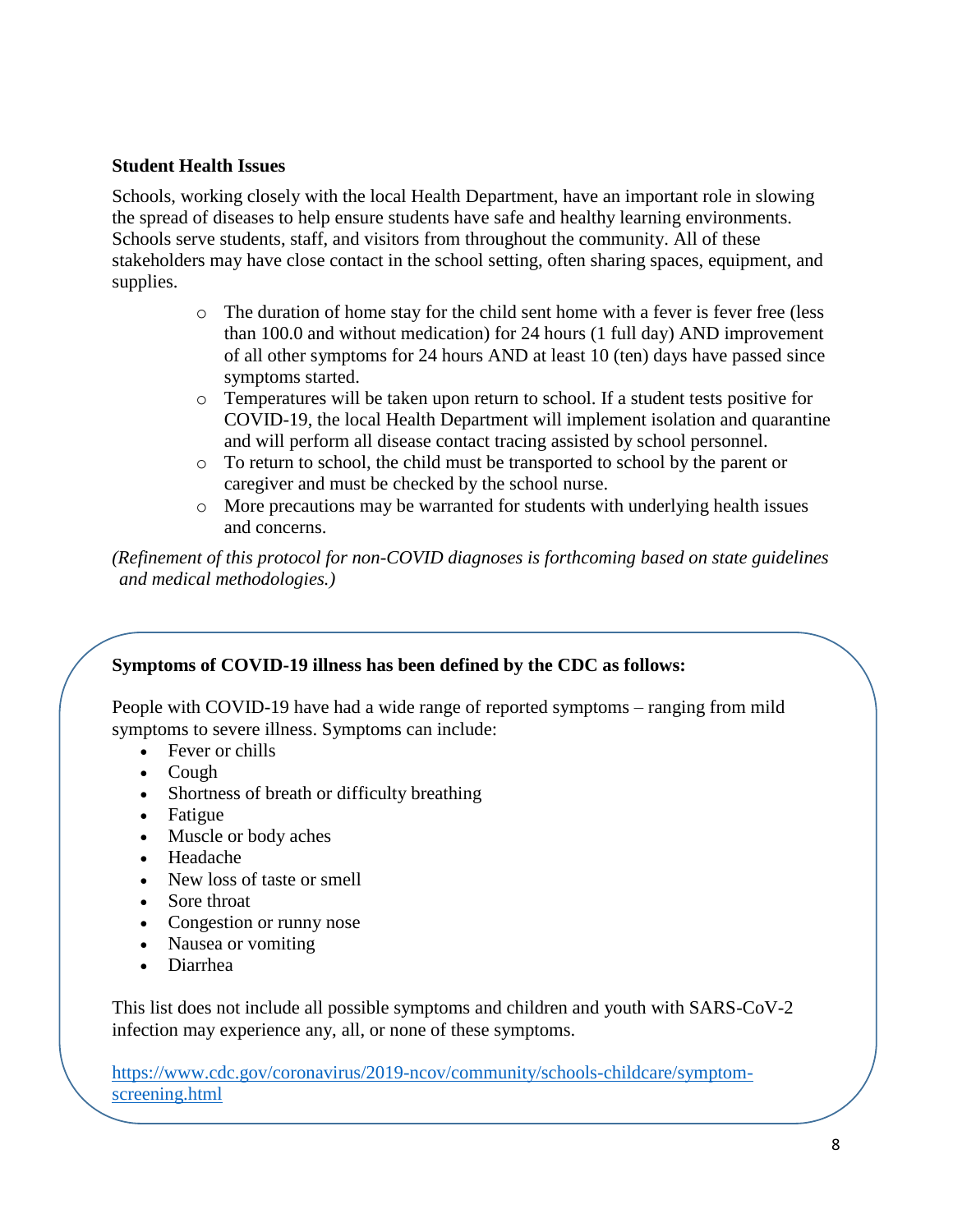Once learning of a COVID-19 case in someone who has been in the school, immediately notify local health officials. These officials will help administrators determine a course of action for their child care programs or schools. The following decision tree can be used to help schools determine which set of mitigation strategies may be most appropriate for their current situation.

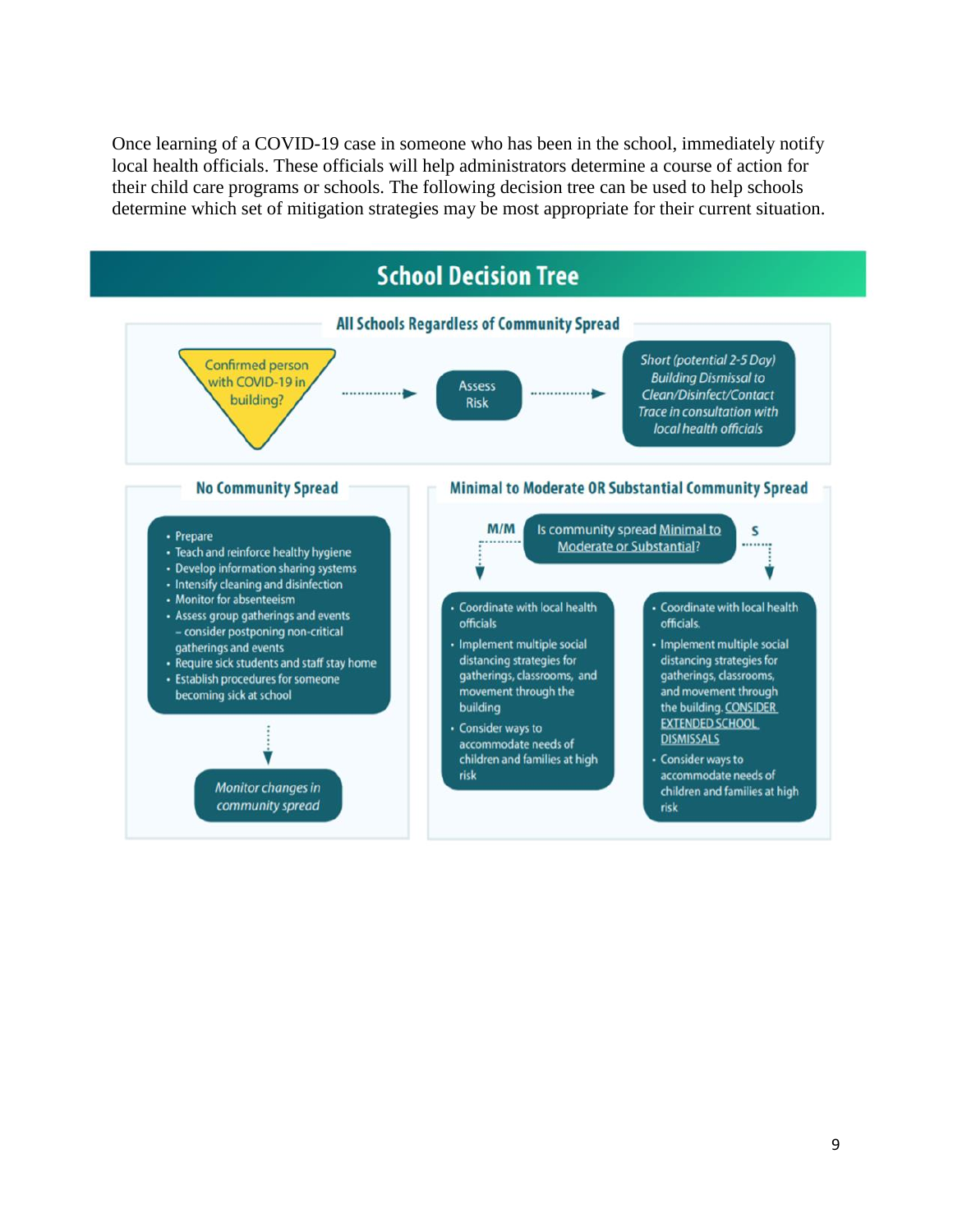Any school in any community might need to implement short-term closure procedures regardless of community spread if an infected person has been in a school building. If this happens, the school district will follow what the local Health Department recommendations regardless of the level of community spread. Localized impact of a facility outbreak may warrant containment activities independent of the broader community.

#### **Release students and most staff for a short term dismissal**

This initial short-term dismissal allows time for the local Health Department to gain a better understanding of the COVID-19 situation impacting the school. This allows the local Health Department officials to help the school determine appropriate next steps, including whether an extended dismissal duration is needed to stop or slow further spread of COVID-19.

- o The local Health Department will provide recommendations for the scope (e.g., a single school, multiple schools, the full district).
- o During school dismissals, also cancel extracurricular group activities, school-based afterschool programs, and large events (e.g., assemblies, spirit nights, field trips, and sporting events).
- o Discourage staff, students, and their families from gathering or socializing anywhere. This includes group child care arrangements, as well as gathering at places like a friend's house, a favorite restaurant, or the local shopping mall.

#### **Communicate with staff, parents, and students. Coordinate with the local Health Department to communicate dismissal decisions and the possible COVID-19 exposure.**

- o This communication to the school community should align with the communication plan in the school's emergency operations plan.
- o Plan to include messages to counter potential stigma and discrimination.
- o In such a circumstance, it is critical to maintain confidentiality of the student or staff member as required by the Americans with Disabilities Act and the Family Education Rights and Privacy Act.

#### **Clean and disinfect thoroughly.**

- o Close off areas used by the individuals with COVID-19 and wait as long as practical before beginning cleaning and disinfection to minimize potential for exposure to respiratory droplets. Open outside doors and windows to increase air circulation in the area. If possible, wait up to 24 hours before beginning cleaning and disinfection. Monitor, change, and clean ventilation system filters on a routine basis.
- o Cleaning staff should clean and disinfect all areas (e.g., offices, bathrooms, and common areas) used by the ill persons, focusing especially on frequently touched surfaces.
- o If surfaces are dirty, they should be cleaned using a detergent or soap and water prior to disinfection. • For disinfection most common EPA-registered household disinfectants should be effective.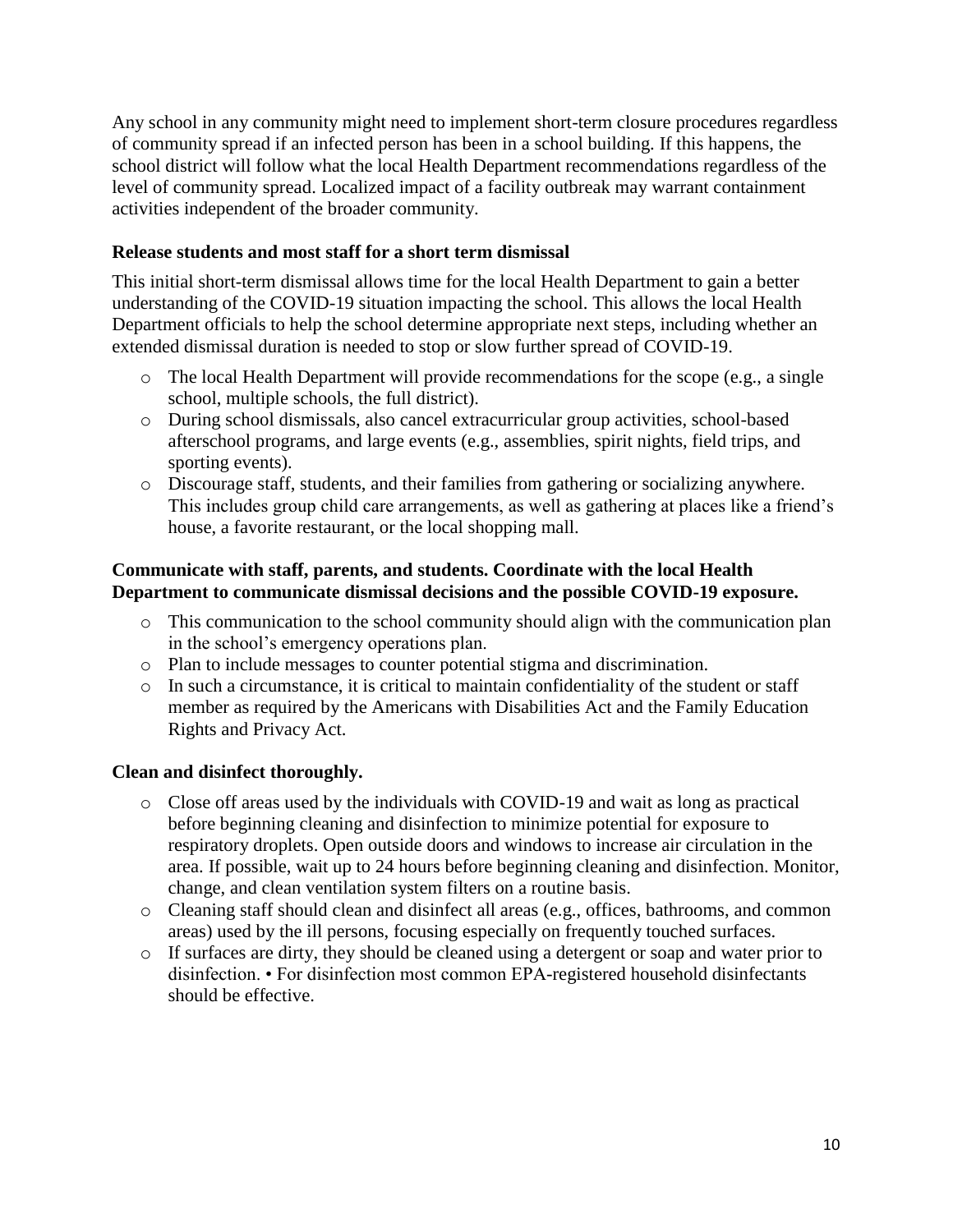#### **Make decisions about extending the school dismissal.**

Temporarily dismissing child care and after school programs and K-12 schools is a strategy to stop or slow the further spread of COVID-19 in communities.

- o During school dismissals (after cleaning and disinfection), child care and after school programs and schools may stay open for staff members (unless ill) while students stay home. Keeping facilities open: a) allows teachers to develop and deliver lessons and materials remotely, thus maintaining continuity of teaching and learning; and b) allows other staff members to continue to provide services and help with additional response efforts. Decisions on which, if any, staff should be allowed in the school should be made in collaboration with the local Health Department.
- o Child care, after school programs, and school administrators should work in close collaboration and coordination with the local Health Department to make dismissal and large event cancellation decisions. Schools are not expected to make decisions about dismissal or canceling events on their own. School dismissals and event cancellations may be extended if advised by the local Health Department. The nature of these actions (e.g., geographic scope, duration) may change as the local outbreak situation evolves.
- o Administrators should seek guidance from the local Health Department to determine when students and staff should return to schools and what additional steps are needed for the school community. In addition, students and staff who are well but are taking care of or share a home with someone with a case of COVID-19 should follow instructions from local health officials to determine when to return to school.

#### **Communications when a student/staff member has been diagnosed with a COVID-19 positive case**

- o Communication will be developed in partnership with the local Health Department and the school district.
	- o Specify to parents which classroom the confirmed case was in (ex. Mr. Smith). The district will communicate with appropriate staff members directly involved with the confirmed case.
	- o The school district will cooperate with the local Health Department's work in contact tracing.
	- $\circ$  A quarantine will be required of any student who tests positive with COVID-19 and anyone who is in close contact to have exposure as determined by the local Health Department.
	- o The local Health Department will work in partnership with the school district to provide a communication template for the school district to use and the letter will explain/define what is considered "exposure" to COVID-19 that will result in quarantine.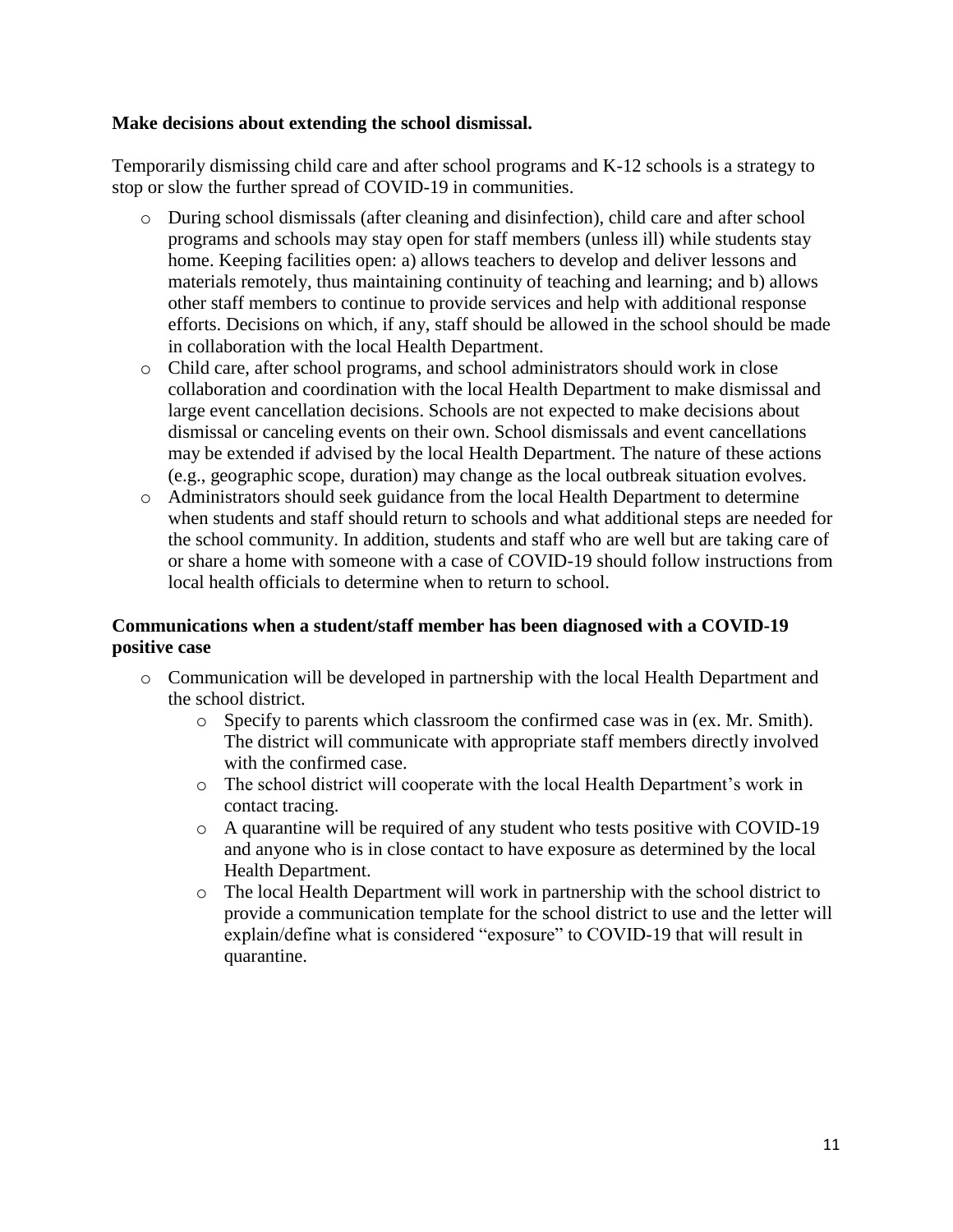## **Educational Considerations**

Columbiana County schools will be providing a full range of educational opportunities in the 2020-2021 school year. Flexibility is critical in the current environment. Choices of educational settings for a return to school buildings may include traditional learning, online learning, and blended learning (a combination of in person and online). **School will look different**.

Schools will need to differentiate instructional strategies to meet students where they are. This means addressing schedules and instructional time, diagnostics, curriculum, and accountability. Schools should prepare for the various scenarios including possible intermittent closures next year and plan for continuity of learning. Districts must ensure that there is equality in the access to curriculum and instruction and that there is continuity and alignment of curriculum and instruction when using face-to-face, remote, and/or blended learning. School districts must ensure that children are provided with in-home technologies to bring the gap that disproportionately affects low-income and disadvantaged learners.

Districts should create plans to provide supplemental learning for the following:

- Intervention
- **•** Enrichment
- Career Tech
- Advanced Placement
- College Credit Plus
- Work experience programs and internships

There is no one-size-fits-all approach to this work. Plans will need to differentiate strategies based on school levels and student needs. Schools should collaborate with parents and caregivers to choose the best educational choice(s) for their child.

#### **Recess**

- o School districts will make every effort to maintain consistency with other safety procedures.
- o This may mean that districts limit student access to certain pieces of playground equipment and restrict activities that are "high touch" and difficult to clean or maintain social distancing.
- o All districts will work toward "structured" recess activities such as nature walks that limit students' physical contact with others.
- o Students must sanitize their hands after recess.
- o Parents may "opt out" of recess.

**If the wave of COVID-19 continues to sweep through a community or if there is another spike, schools may once again be closed and need to return to remote learning or even choose to offer remote learning to meet the needs of all students and families.**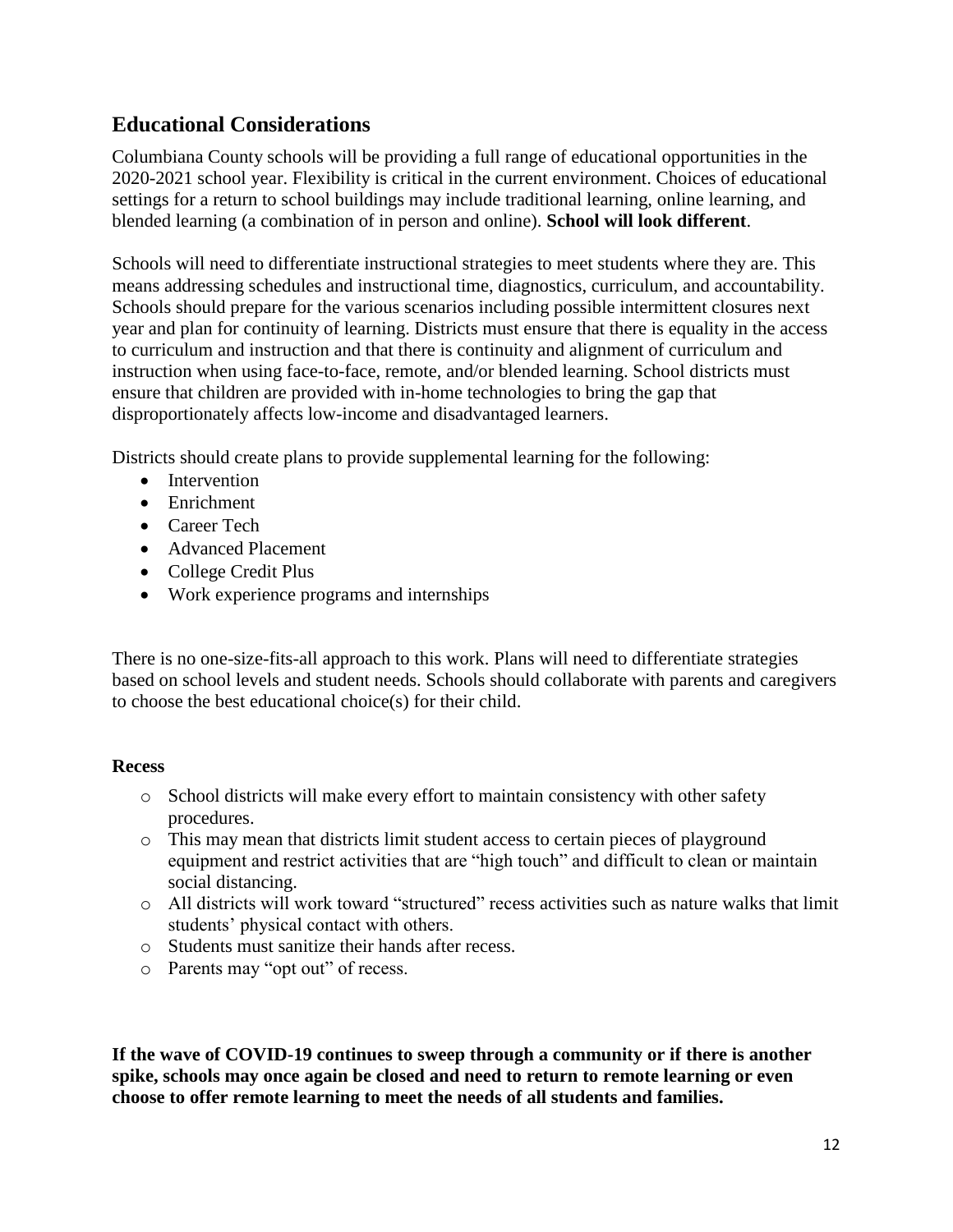#### **Teacher Professional Development**

Many educators have learned a great deal very quickly during the school-building closure. Additional formal professional development should be provided based on district reopening plans. This training might relate to chosen curriculum options, instructional delivery methods, school culture issues, multi-tiered systems of supports, and identifying and meeting student needs.

If districts intend to continue blended learning or remote opportunities or if there is anticipation of future school building closures, educators will need ongoing professional development in those practices. There will be an increased need for professional development to build and enhance educators' capacity to address the complex issues resulting from the pandemic. The professional development may need to be customized to meet the needs of students and educators within each building. Districts need to devise strategies to dramatically improve the quantity and quality of online teaching if it proves necessary, either as part of a hybrid delivery model or during rolling closures next fall.

Topics could include:

- o Virtual field trips
- o Genius Hour
- o Project Based Learning
- o Delivering blended and online learning
- o Training on educational platforms
- o Lesson design
- o Student-centered learning design
- o What does quality blended learning look like?
- o Content area websites and resources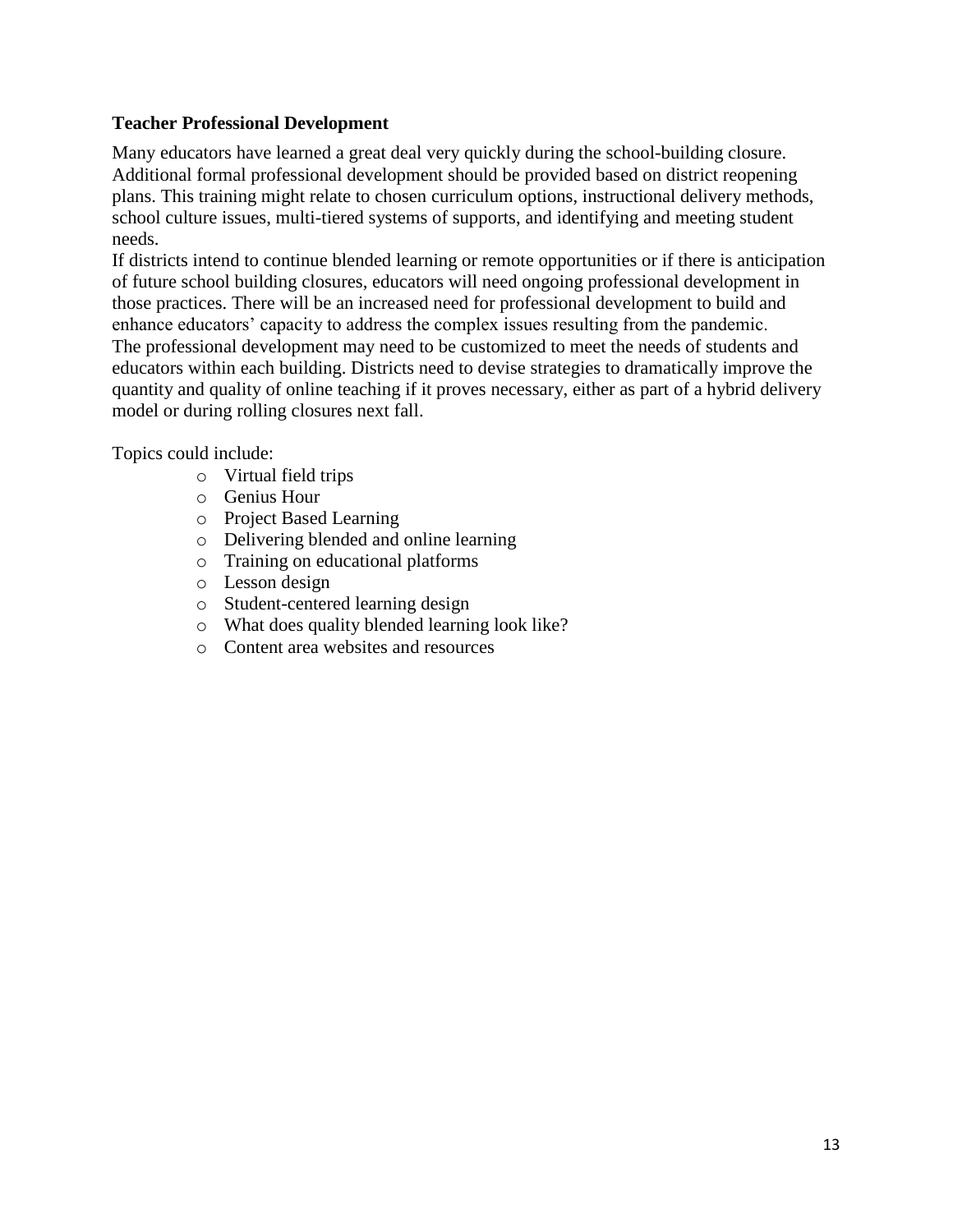#### **Food Service**

Schools will collaborate with the local Health Department and Food Service directors to develop guidelines for offering food service to all students. For students attending the traditional school setting, the district will strive to provide for physical distancing and enhanced cleaning of surfaces between service times.

This consideration will provide alternate approaches to breakfast/lunch service.

- o No self-service
- o Individual condiments and disposable utensils
- o Optional grab and go lunch and breakfast

#### **Other Considerations**

#### **Custodial and Maintenance:**

- o Face coverings and gloves must be worn and proper training for COVID-19 should be provided.
- o Each classroom needs to be properly disinfected after use by students. If schools are using a rotating schedule for students, then this may result in each classroom needing to be cleaned multiple times a day.
- o Like classrooms, all bathrooms and other common spaces will need to be properly disinfected on a frequent and regular basis.
- o School districts will determine sanitizing schedules, protocols for cleaning surfaces in all areas of the building, checklists for before and after-school.
- o In addition, collective bargaining agreements will need to be reviewed and a memorandum of understanding will likely need to be put in place.

#### **Secretarial/Clerical:**

- o The secretarial and clerical employees are often the most visible and most interactive with students, parents and community members. As a result, they should be provided with training and protocols and be prepared to answer many questions. Prior to reoccupancy, provide appropriate PPE and perform a detailed review of the configuration of your office workspaces.
- o Consider eliminating reception seating areas and require that visitors phone ahead.
- o Install a plastic partition at the reception area.
- o Review floorplans and remove or reconfigure seats, furniture and workstations as needed to preserve recommended physical distancing in accordance with ODH and local health guidelines. Reconfigure workstations so that employees do not face each other or establish partitions if facing each other cannot be avoided.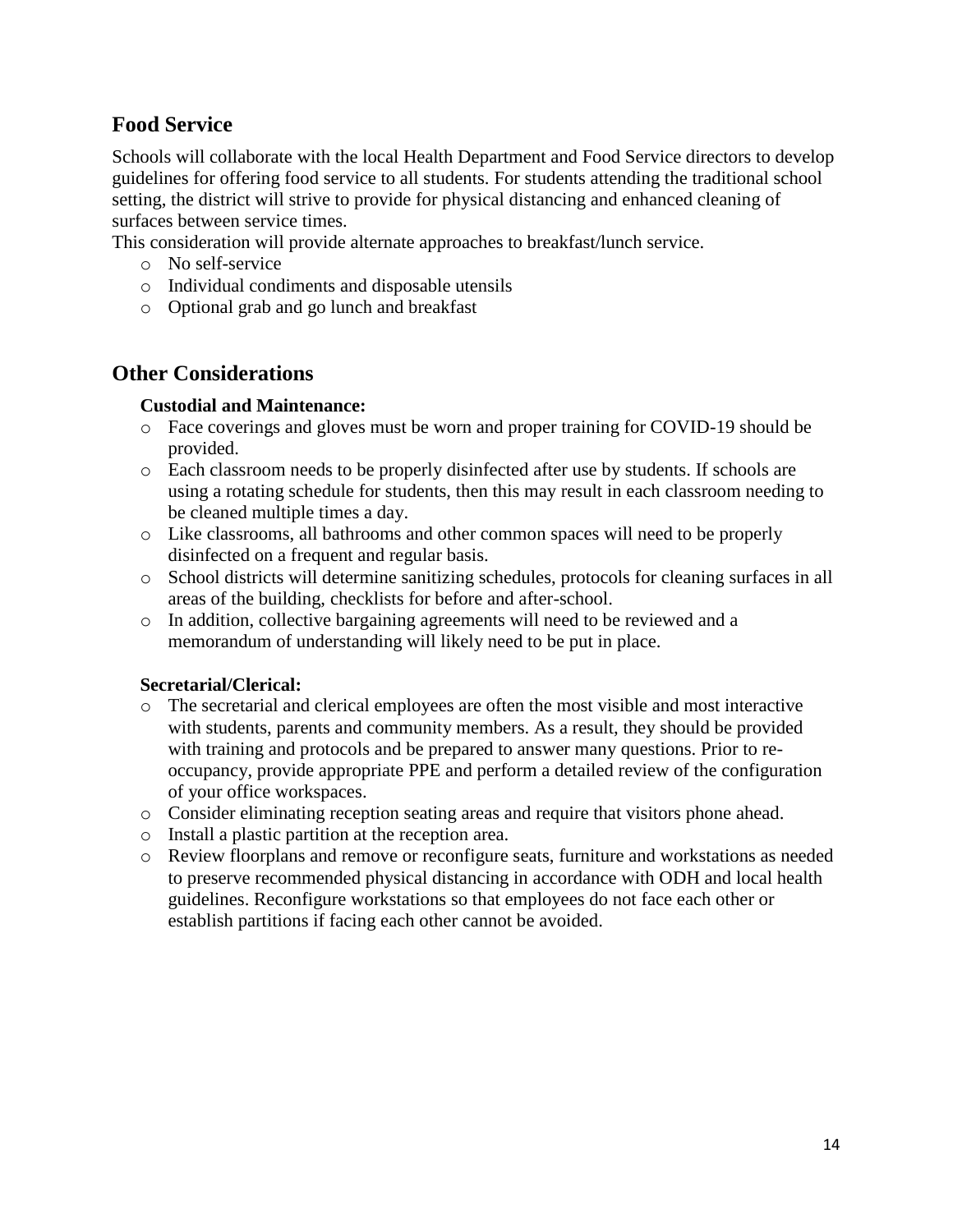### **Transportation**

#### **Health Concerns**

The transportation of students in a manner which is safe for students and employees is of highest importance. **If possible, parents should be encouraged to transport students to and from school each day.** Implementing daily health routines for bus routines will require new practices and protocols. Each bus will need to be analyzed for adherence to guidelines, keeping safety of students and drivers foremost. This will result in difficult decisions as to who is transported and how this works.

#### **Exposure Management**

- o Face Coverings **School bus drivers and adult staff on the bus are required to wear face coverings. It is required that students wear a face covering while riding the bus.** Consider providing a mask dispenser on the bus.
- o Limit riders based on the Risk Level Guidelines:
	- o Yellow and Orange (Low Exposure) 2 students per seat
	- o Red (High Exposure) 1 student per seat
	- o Purple (High Exposure) No transportation
- o Seating To the extent possible, seating arrangement is designed in a way that prevents close contact between riders when loading/unloading.
	- o Load the bus back-to-front (first student picked up sits in back, seats are filled in order back-to-front, last student sits in front seats); upon arrival at school: offload one seat at a time front-to-back to maintain distancing between students. Departing School: students load the bus in the order they will arrive at destination (students with longest route sit in the back, those with shortest route sit in front, etc.).
- $\circ$  Hand sanitizer Recommended that every driver/rider apply hand sanitizer when boarding the bus.
- o Practice maximizing ventilation. Travel with windows open at least 2 inches and front and rear roof vents open.

#### **Training**

- o Provide extensive training and professional development to drivers and aides on the new procedures:
	- o Self-Health screenings and temperature checks
	- o New transportation expectations (exposure management guidelines will be a part of driver orientation)
	- o Consider creating a parent video on the new transportation expectations and post on district website.